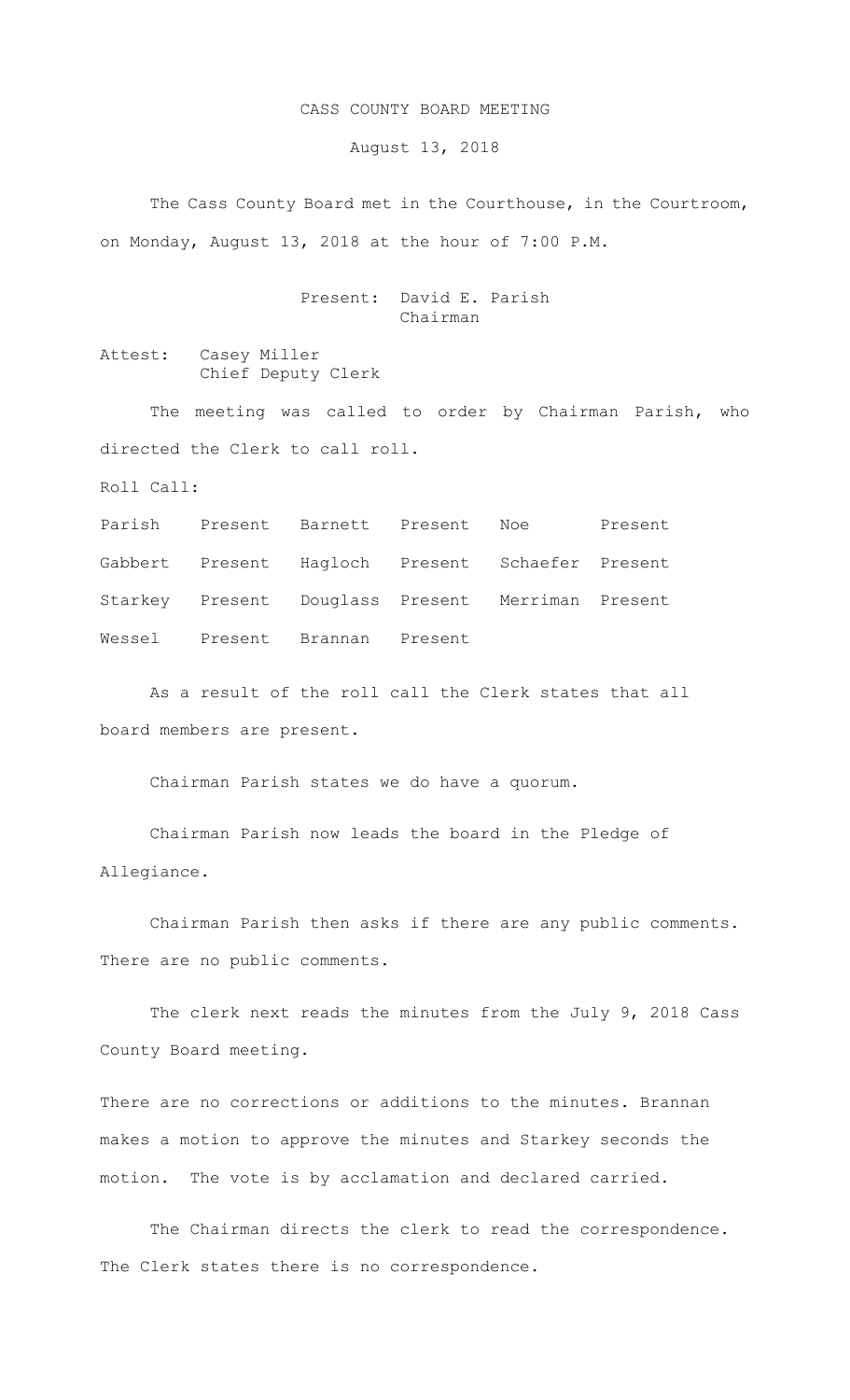Chairman Parish next calls for reports from the standing committees:

Barnett, reporting for the Courthouse and Jail Committee, states the committee met on August 9, 2018 and approved all bills as presented.

Hagloch, chairman of the Road and Bridge committee reports the committee met on August 6th and approved all bills. Hagloch states the next meeting will be held on September 6<sup>th</sup> because Labor Day is on Monday September 3rd.

Merriman, Chairman of Public Safety, Environment and Housing Committee reports they met on July 23, 2018.

 Merriman states Animal Control met and Trayce picked up fifteen dogs, five were returned to the owners, four were adopted, five were euthanized, and one was dead on arrival. Two raccoons were also picked up in Beardstown.

 Merriman, Liaison to Cass Rural Water reports the the Newmansville Road Extension is complete. There are excess USDA funds which will be used to replace some of the meters. Possibly consolidating with other local water districts was discussed. The next meeting is scheduled for August 21st.

Brannon reports that the Housing Committee met on July 19th.

The Virginia Affordable Housing began accepting applications on July 30th.

Ameren has been installing street lights. Driveways will accommodate six or seven cars. Fences will not be allowed due to the issues of maintaining a fence.

There is one vacancy at Lynn, two in Arenzville, seven at Riverside, and none at Parkside or Garnier.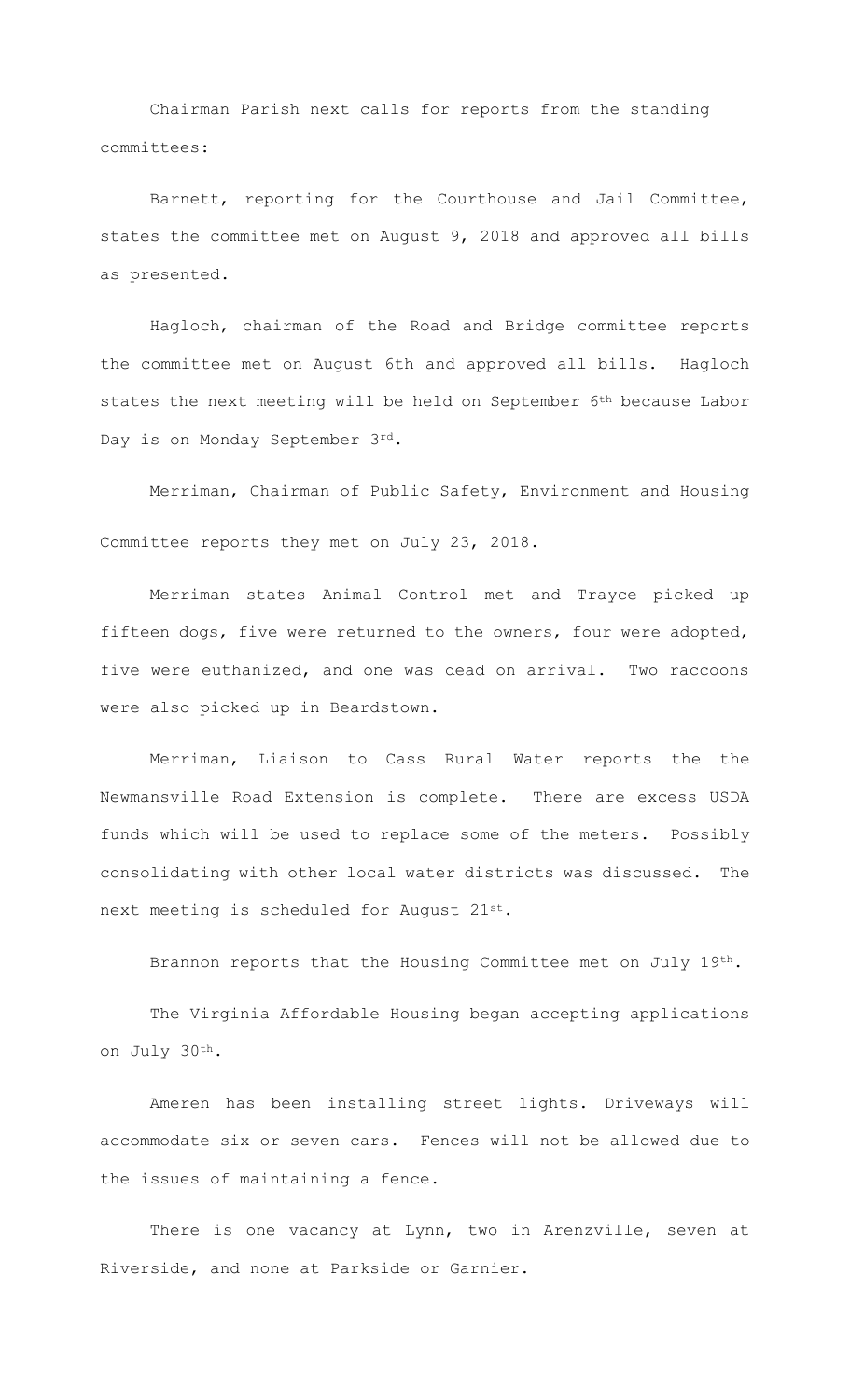Brannan reports the Cass County Health Board met on July 25th. A physician has agreed to come to work here, but an exact start date has not been given.

 Donna Givens has resigned to go into private practice. Daisy Rodriguez has resigned. Kaylnn Brown has gone to PRN to continue her education. Seven people were removed from the PRN list.

 Brannan states the Cupcake Law was discussed at the meeting. The Cupcake Law allows people to sell baked goods from their home if sales do not exceed \$1000 a month. The baked goods cannot be transported and sold at a retail establishment.

 Board Member Schaefer inquired about the condemned building at Garnier. Brannan states that she is not privy to the outcome of the lawsuit, but there will be an appeal.

 Barnett, Chairman of the Finance and Judiciary Committee, reports meeting with the County Clerk and the Treasurer to review the budget. He states we have had a good year thanks to the Supervisor of Assessments. We may be able to lower tax rates. The next meeting will be held August  $31^{st}$  at  $10:00$  a.m. in the jury room.

 Merriman, Chairman of the Supervisor of Assessments Committee, states a meeting was not held in July. The next meeting is scheduled for August 20<sup>th</sup> at 6:00 p.m.

 Hagloch, Liaison for E-9-1-1 states the committee met on July 23rd and approved all bills.

Schaefer, Liaison for Arenzville Rural Water states the committee met. They are very close to beginning Phase 3. Funding options are being considered. Borrowing the money is a much faster option than applying for grants. It could take up to two years to receive funding through grants.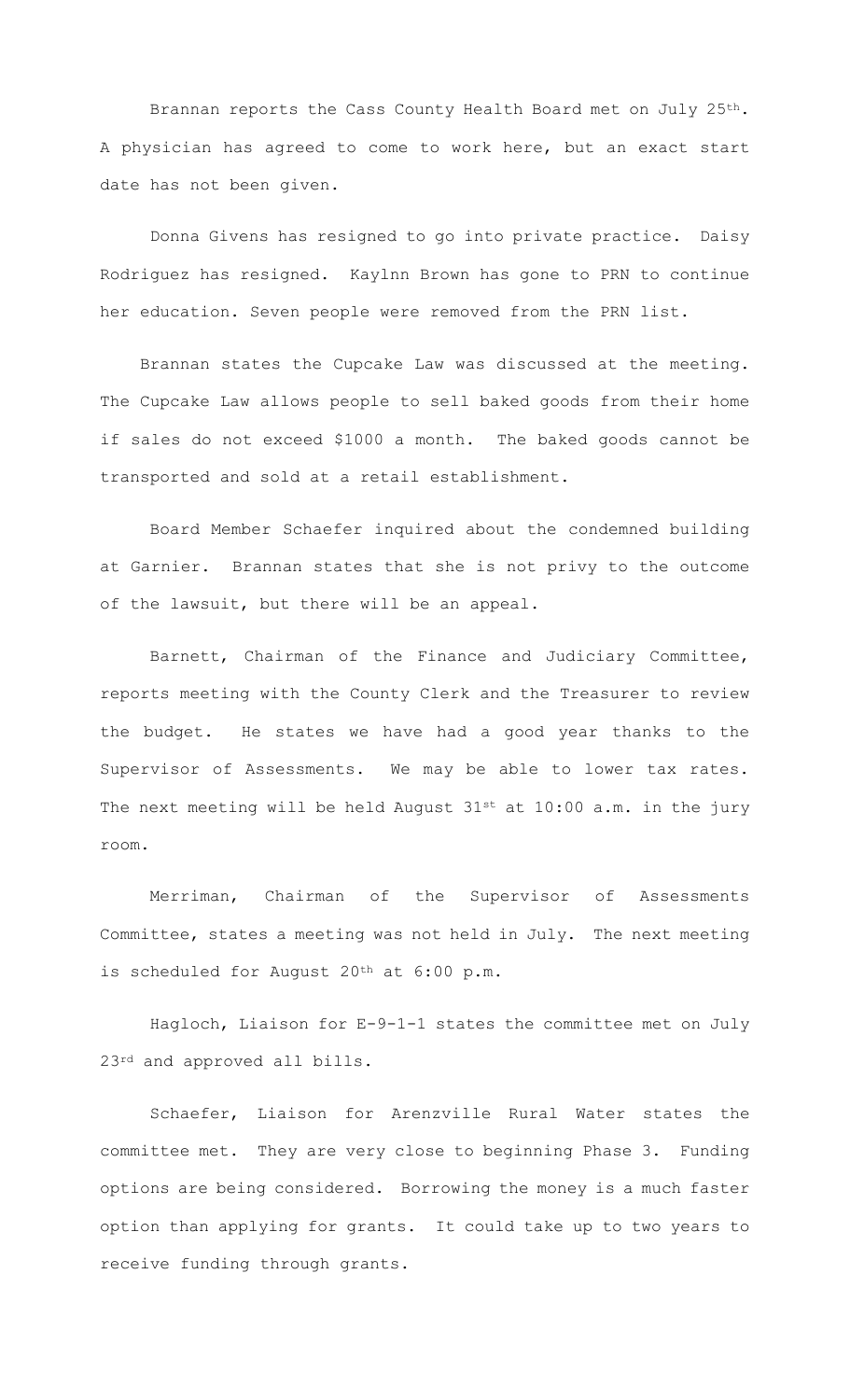Noe, Liaison of OEDC, reports a meeting was held on July 26th. The County Fair took in \$83,000.00 in livestock sales.

Noe also stated the kitchen is now opened at Duke and Joanie's in Chandlerville.

Schaefer, Liaison of Mental Health, reports the board did not meet in July due to air conditioning issues. Schaefer states in the June meeting it was decided that Cass County Mental Health will not legally change its name. It will however, be referred to as the Community Hope and Recovery Center. This is being done to raise awareness of the number of different programs available to help people. The substance treatment program treats between 155- 160 people. The outpatient program treats 123 people and the New Hope SASS program serves 91 children.

The New to You store celebrated its tenth anniversary this year.

There are no reports from the following committees: Legislative Insurance and Bonds Liquor control Economic Development MCS Policies & Procedures Cooperative Extension Resource Conservation OEDC Tourism TIF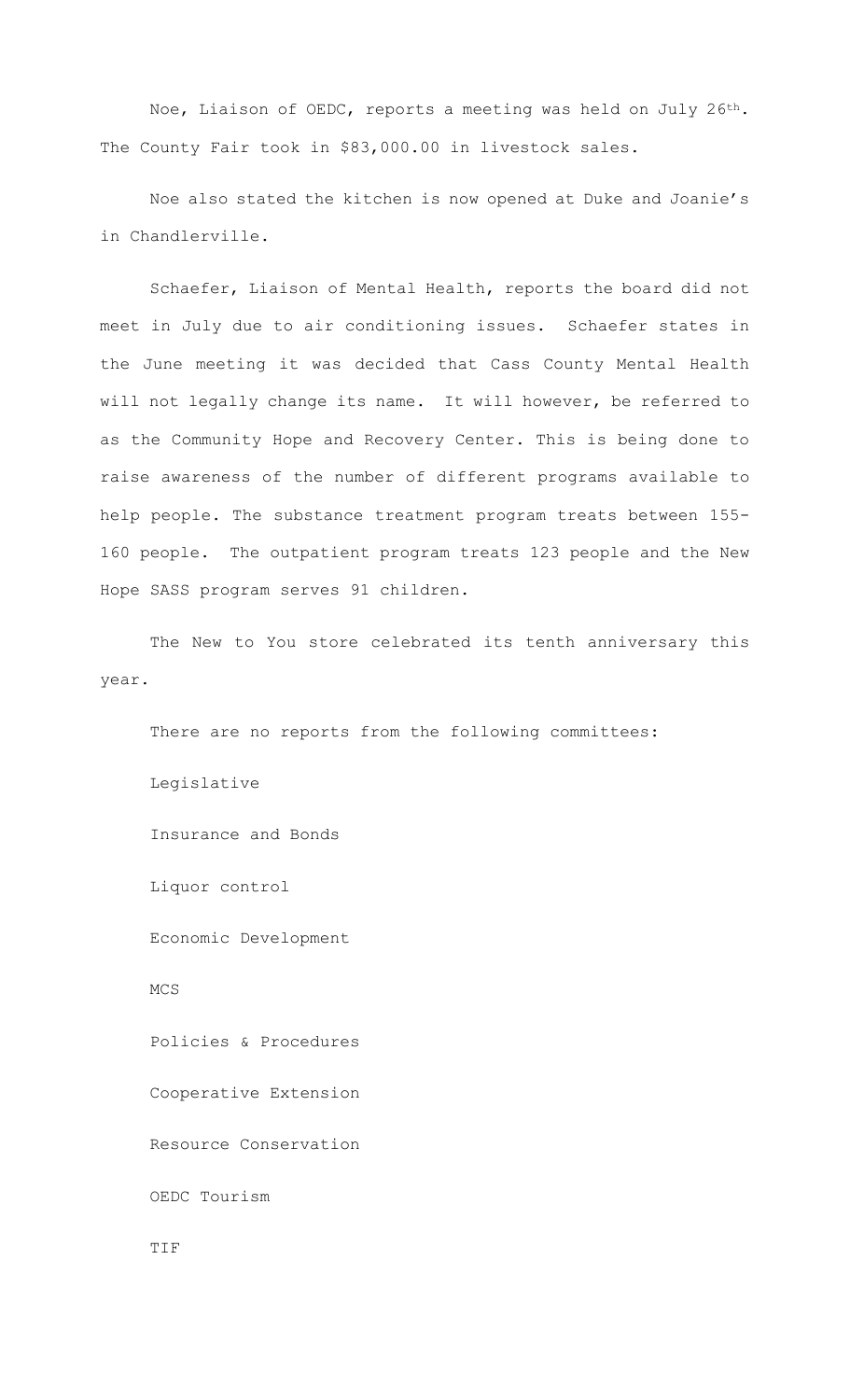The board now moves on to new business.

Chairman Parish presents the Appointment of James K. Rolf to the Meredosia Lake Drainage and Levy District, Jerry Brooks to South Sangamon Drainage and Levy District, and Brian Becker to Cass County E-9-1-1 Board.

Schaefer makes a motion to approve the appointments and Douglass seconds the motion. The vote is by acclamation and declared carried.

Chairman Parish next presents a Resolution concerning Cass County as a Sanctuary County for Firearms.

Chairman Parish states the Resolution was drafted to reject the concept of Cass County being a sanctuary for all firearms prohibited by the State of Illinois. After brief discussion Merriman makes a motion to table the Resolution and Douglass seconds the motion. The vote is by acclamation and declared carried.

The Clerk next presents the monthly reports for the Sheriff, Treasurer, Zoning Officer, Circuit Clerk, County Clerk, Death Examiner, Maintenance Engineer, State's Attorney. A motion to receive the reports is made by Merriman and seconded by Hagloch. The vote is by acclamation and declared carried.

The approval of claims is presented. A motion to approve the claims is made by Douglass and seconded by Brannan. Chairman Parish directs the Clerk to call roll.

The Clerk calls roll.

Roll Call:

Parish Yes Barnett Yes Noe Yes Gabbert Yes Hagloch Yes Schaefer Yes